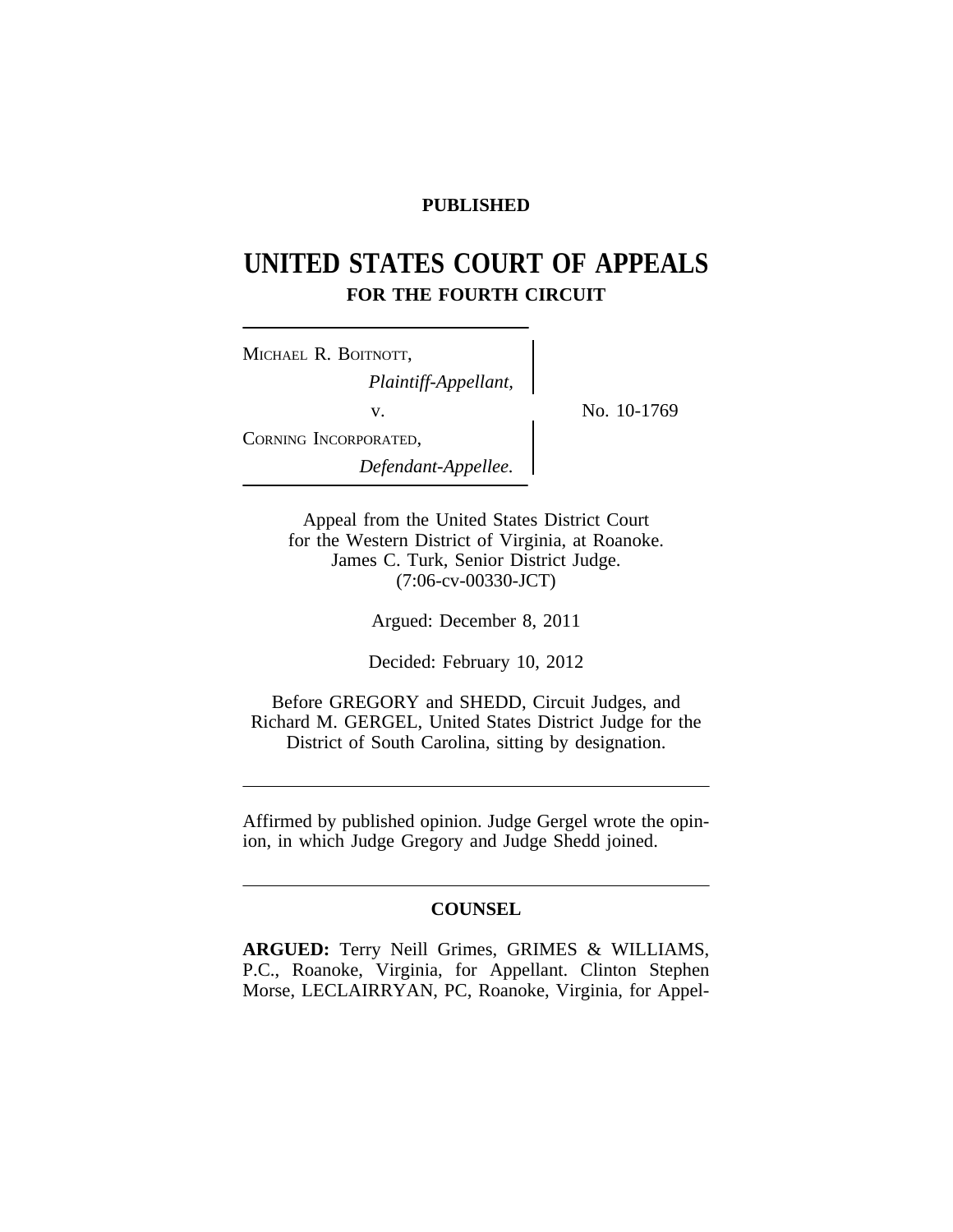lee. **ON BRIEF:** Joseph M. Rainsbury, LECLAIRRYAN, PC, Roanoke, Virginia, for Appellee.

#### **OPINION**

GERGEL, District Judge:

This case involves a claim brought by Michael R. Boitnott ("Boitnott") against his employer, Corning Incorporated ("Corning"), under the Americans with Disabilities Act ("ADA"), 42 U.S.C. § 12101 *et seq.*, in which Boitnott asserted that his inability to work more than eight hours per day and rotate day/night shifts as a result of physical impairments rendered him disabled under the ADA. Boitnott further asserted that Corning had violated the ADA by failing to provide him a "reasonable accommodation" for his disability. Corning responded that, since Boitnott was physically able to work a normal forty hour work week and had not demonstrated that his impairments significantly restricted the class of jobs or a broad range of jobs available to him, he could not establish that he had a "substantial" limitation upon which to base a claim of disability under the ADA. The District Court granted summary judgment to Corning.**<sup>1</sup>** We affirm.

I.

Boitnott began work with Corning as a maintenance engineer in 1989. He worked rotating twelve hour shifts and alternated two weeks of day shifts with two weeks of night shifts. J.A. 603.**<sup>2</sup>** Boitnott's work schedule was typical for Corning,

<sup>&</sup>lt;sup>1</sup>The District Court also ruled that, even if Boitnott was determined to be disabled under the ADA, he was not a "qualified individual" because he could not perform "essential functions of the employment position" due to his inability to perform overtime or rotating shifts. Since we find that Boitnott was not disabled under the ADA, we find it unnecessary to reach this issue.

<sup>&</sup>lt;sup>2</sup>Citations herein to "J.A. <sup>refer</sup> to the contents of the Joint Appendix filed by the parties to this appeal.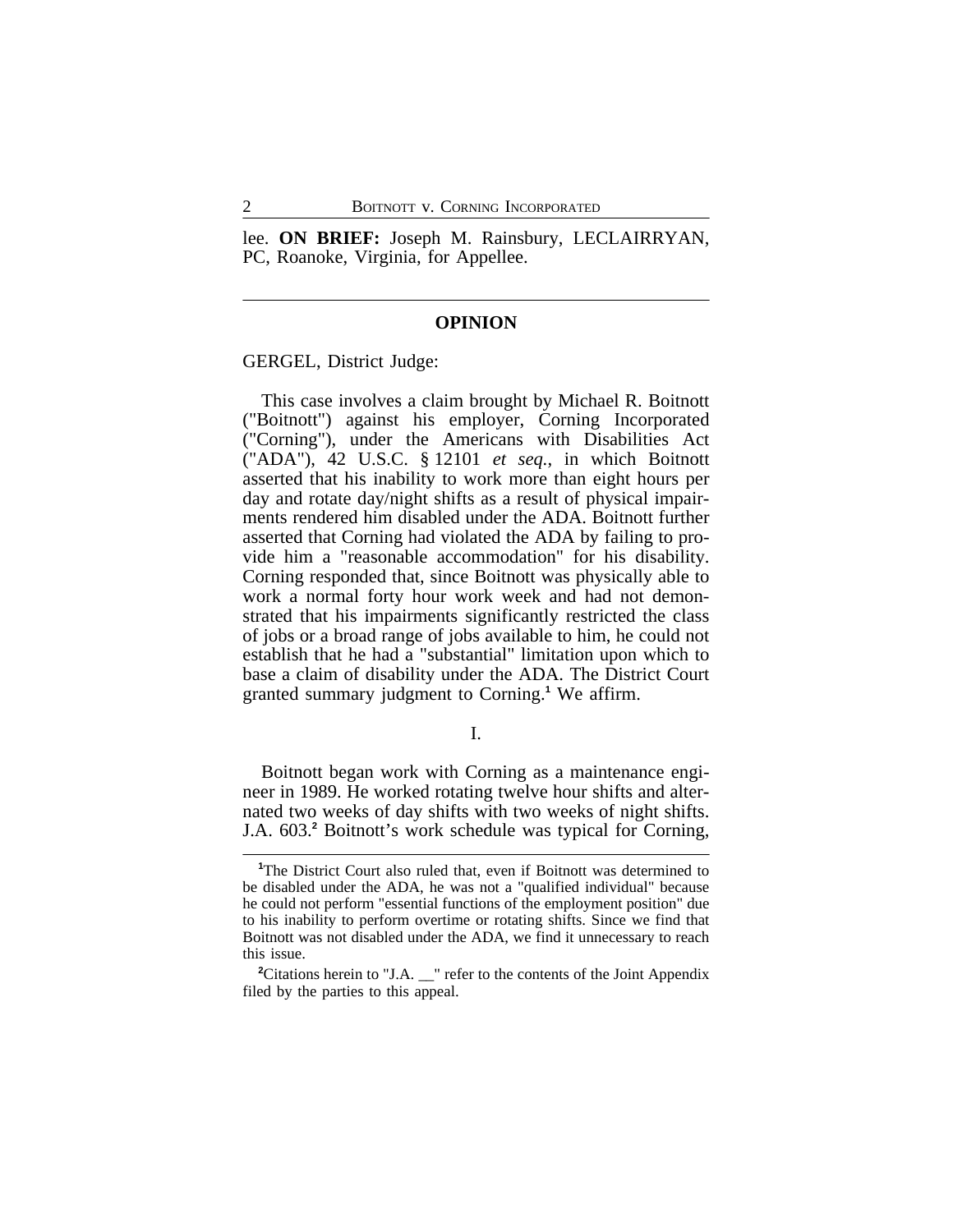which sought to promote efficiency and continuity across a twenty four hour production process by limiting its work force primarily to two twelve hour shifts and by rotating employees between daytime and nighttime schedules. J.A. 220-221. Boitnott was on leave from his position with Corning in May 2002 because of abdominal problems when he had a heart attack, which resulted in an additional period of absence. Boitnott returned to work with Corning in September 2002 to his rotating twelve hour shifts but he experienced further cardiac difficulties and treatment that required additional periods of absence. Boitnott took additional leave in November 2003 because of complaints of fatigue and was subsequently diagnosed with leukemia. His physicians determined that the leukemia did not require any treatment at that time. J.A. 654.

Boitnott advised Corning in February 2004 that he was prepared to return to work but provided a physician's statement that he was limited to working no longer than eight hours per day. J.A. 512. Since Boitnott, according to his treating physician, was capable of working a normal eight hour day and forty hour week, Corning took the position that he was not disabled under the ADA. Boitnott did not return to his twelve hour rotating shift and, instead, applied for long-term disability benefits with Corning's disability carrier, MetLife, and filed a charge of discrimination in May 2004 with the Equal Employment Opportunity Commission ("EEOC"). The charge of discrimination alleged that Corning had failed to provide Boitnott "reasonable accommodation" since his effort to return to work on February 16, 2004. J.A. 482.

MetLife initially granted Boitnott long-term disability benefits in May 2004 but terminated those benefits effective October 1, 2004 because Boitnott was capable of working a normal forty hour work week and there existed maintenance engineer positions in the area that did not require overtime work. J.A. 412-414. Subsequent to the termination of longterm disability benefits, Boitnott renewed his efforts to return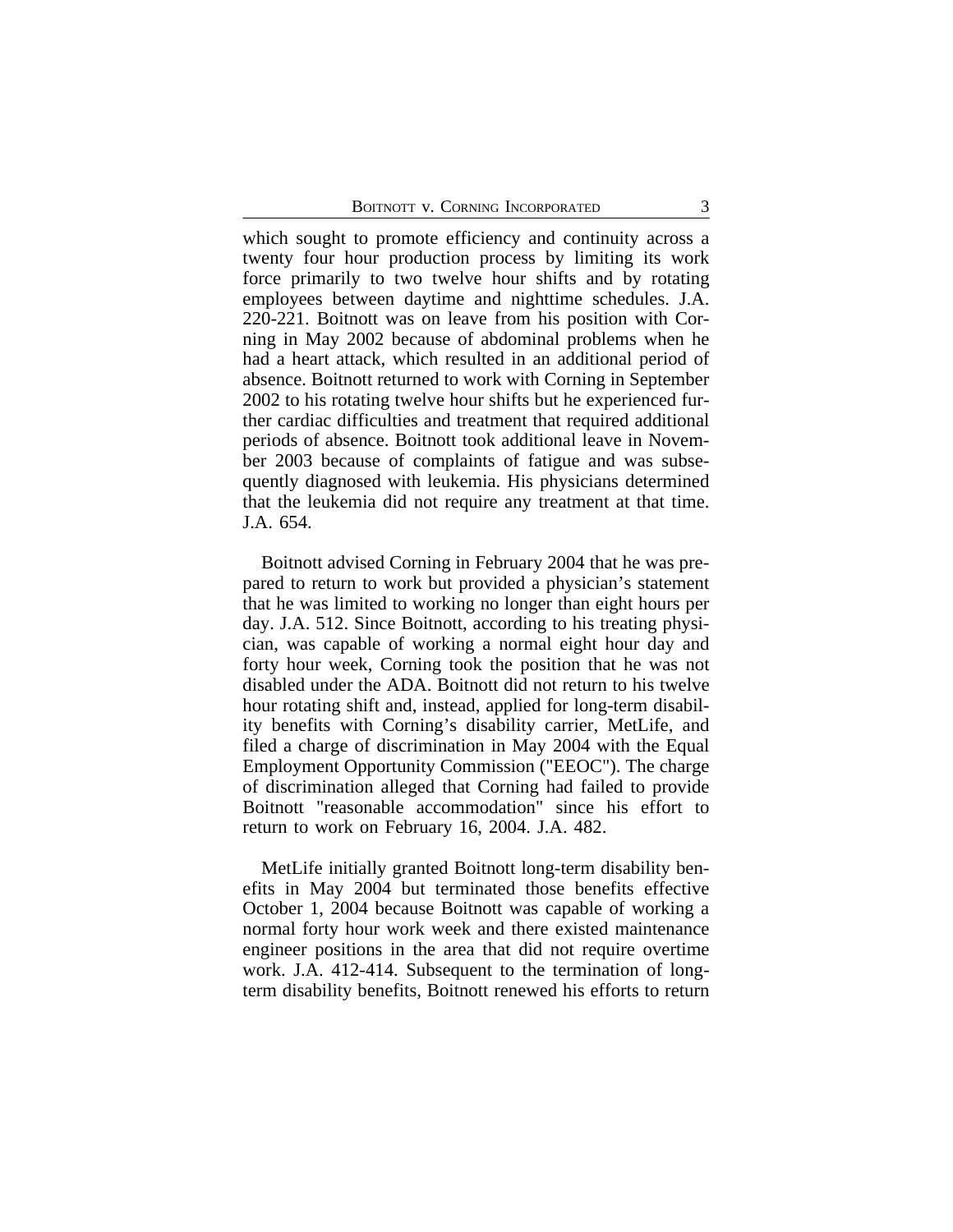to work. He indicated an interest in a limited class of day shift positions with Corning, but these jobs required ten hour days and some overtime. Corning advised Boitnott through his union representatives that the treating physician's limitation on working no longer than eight hours per day remained a problem and requested that Boitnott advise the company if his medical condition changed. J.A. 408. On December 30, 2004, the EEOC issued a determination that there was "reasonable cause" to believe that Boitnott's rights under the ADA had been violated by Corning. J.A. 484-485.

On January 18, 2005, one of Boitnott's treating physicians indicated that he could return to work up to ten hours per day, four days per week, but made no provision for overtime. J.A. 427. Another health care provider for Boitnott forwarded Corning a new medical certificate dated April 28, 2005, indicating that Boitnott was now capable of working ten hours per day plus a "moderate" amount of overtime. J.A. 547. This new certificate represented the first instance since Boitnott had gone on leave where his treating physicians had lifted the restriction against his performance of overtime work. J.A. 409.

With the lifting of the restriction on Boitnott's performance of overtime work, Corning and the union began working toward a resolution of the issue of Boitnott's return to work. None of the limited number of day shift positions were then available. J.A. 409. Corning, however, entered into negotiations with the union on the creation of a new position in the maintenance department which was limited to day shift work of eight hours per day plus overtime. This culminated in a written agreement between the union and Corning on July 8, 2005 that authorized the creation of the new position and the right of Boitnott to apply for the position despite the fact that he was not then on active status. J.A. 389-390. The new position was posted on July 27, 2005, and when the posting expired on August 13, 2005, Boitnott was hired for the position. J.A. 391. Boitnott formally returned to work with Cor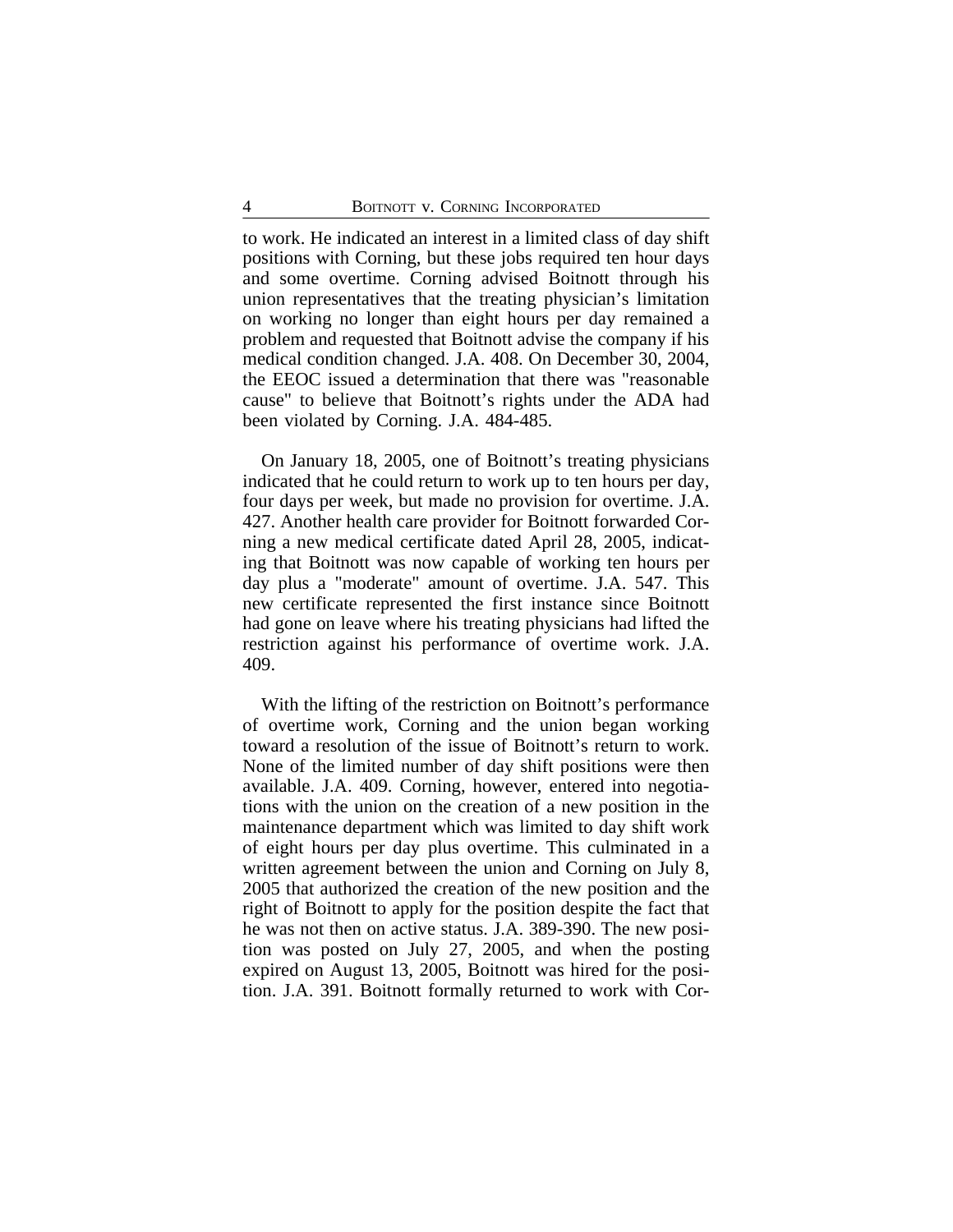ning on September 5, 2005 and continues to work in the same position with the company.

### II.

The ADA prohibits any covered employer from discriminating against "a qualified individual with a disability because of the disability . . . in regard to . . . hiring, advancement, or discharge" of the employee or "other terms, conditions and privileges of employment." 42 U.S.C. § 12112(a). The Act defines a "qualified individual with a disability" as "an individual with a disability who, with or without reasonable accommodation, can perform the essential functions of the employment position . . . ." 42 U.S.C. § 12111(8). The Act defines "disability" as "a physical or mental impairment that substantially limits one or more major life activities of such individual." 42 U.S.C. § 12102(1)(a).

Courts have struggled with the meaning of the term "major life activity" and, in particular, whether work constitutes "a major life activity." *See Toyota Motor Mfg. v. Williams*, 534 U.S. 184, 199-200 (2002); *Sutton v. United Airlines, Inc.*, 527 U.S. 471, 492 (1999). *Sutton* ultimately addressed the conundrum by concluding that, if the employee otherwise could not demonstrate that his impairments substantially limited a "major life activity," the lower courts, as a "last resort," could then consider whether the employee's impairments substantially limited his or her ability to work. *Sutton*, 527 U.S. at 492.**<sup>3</sup>**

**<sup>3</sup>**Congress resolved this issue in 2008 amendments to the ADA by adding the term "working" to the general definition of "major life activities." 42 U.S.C. § 12102(2)(A). This amendment was effective January 1, 2009. Congress did not, however, make the amendment retroactive. *See Shin v. University of Maryland Med. Sys. Corp.*, No. 09-1126, 2010 WL 850176, at \*5 (4th Cir. March 11, 2010). Since the Court ultimately assumes under *Sutton* that working is a "major life activity" for purposes of the analysis in this case, it is immaterial that the 2008 amendments are not given retroactive effect.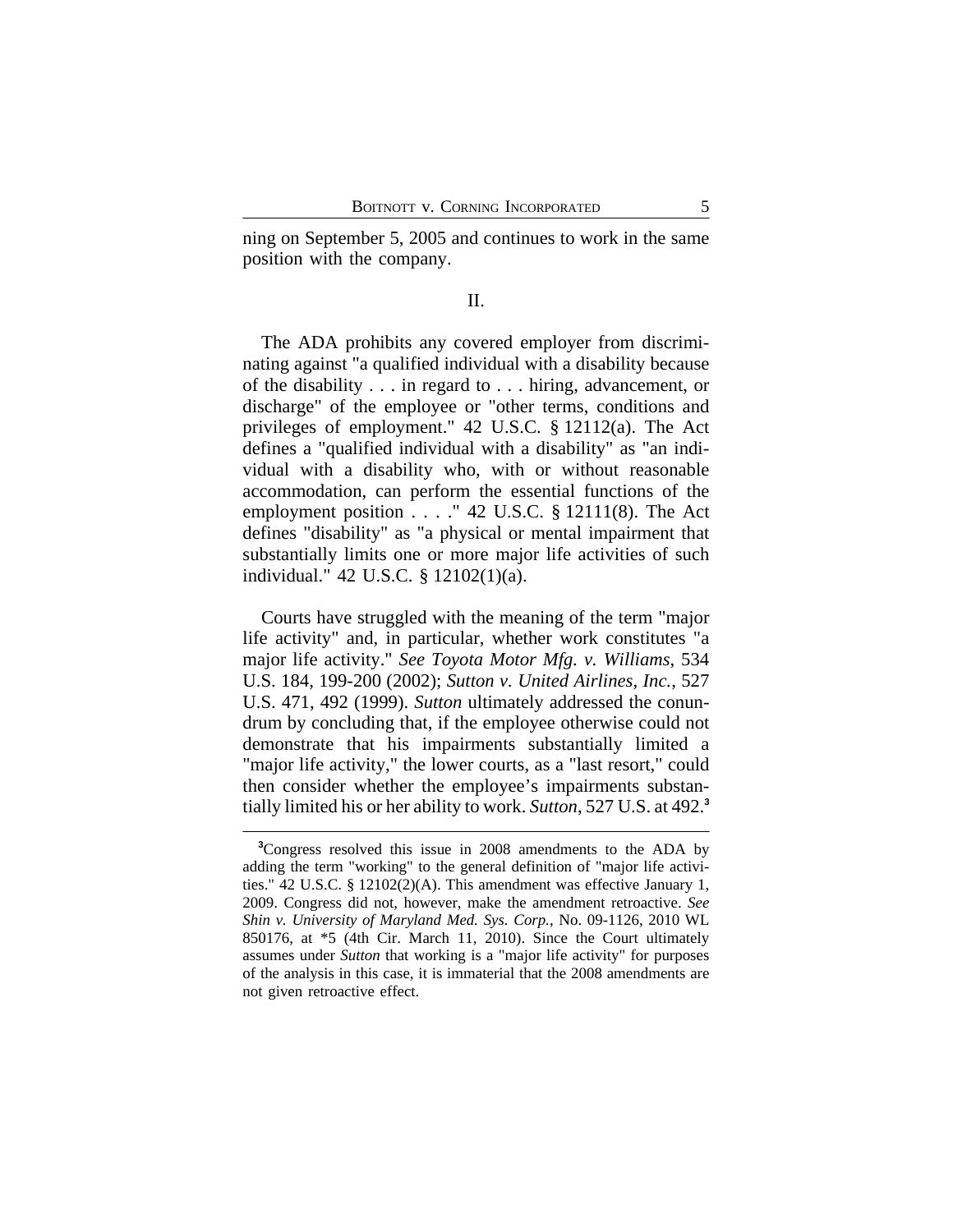A plaintiff seeking to establish that he or she is disabled under the ADA must further show that any impairment "substantially limits" one or more major life activities. *See* 42 U.S.C. § 12102(1)(a). In the context of the ability to work, the plaintiff must show that the impairment "significantly restricted . . . the ability to perform either a class of jobs or a broad range of jobs in various classes as compared to the average person having comparable training, skills and abilities." 29 C.F.R.  $\S$  1630.2(j)(3). Further, the "inability to perform a single, particular job does not constitute a substantial limitation in the major life activity of working." *Id.***<sup>4</sup>**

Numerous sister circuits have addressed the issue of whether an employee under the ADA is "substantially limited" in "one or more major life activities" if the employee is capable of working a normal forty hour work week but is not able to work overtime because of a physical or mental impairment. All circuit courts which have addressed this issue have held that an employee under the ADA is not "substantially" limited if he or she can handle a forty hour work week but is incapable of performing overtime due to an impairment. *See Bialko v. Quaker Oats Co.*, 434 Fed. Appx. 139, 142 (3d Cir. 2011); *Cotter v. Ajilon Servs., Inc.*, 287 F.3d 593, 598-99 (6th Cir. 2002); *Miller v. Sw. Bell Tel. Co.*, No. 01-21318, 2002 WL 31415083, at \*5 (5th Cir. Oct. 7, 2002); *Kellogg v. Union Pac. R. R. Co.*, 233 F.3d 1083, 1087-88 (8th Cir. 2000); *Taylor v. Nimock's Oil Co.*, 214 F.3d 957, 960-61 (8th Cir. 2000); *Tardie v. Rehab. Hosp. of Rhode Island*, 168 F.3d 538, 542 (1st Cir. 1999); *Berg v. Norand Corp.*, 169 F.3d 1140, 1145 (8th Cir. 1999); *see also*, *Parkinson v. Anne Arundel Med. Ctr.*, 214 F.Supp.2d 511, 514-15 (D. Md. 2002) ("[C]ourts

**<sup>4</sup>**The current version of 29 C.F.R. § 1630.2, which became effective on May 24, 2011, following the adoption of the 2008 amendments to the ADA, does not contain language providing that "substantially limits" requires a restriction in the ability to perform a "class of jobs or a broad range of jobs." As previously mentioned, the 2008 amendments were not made retroactive.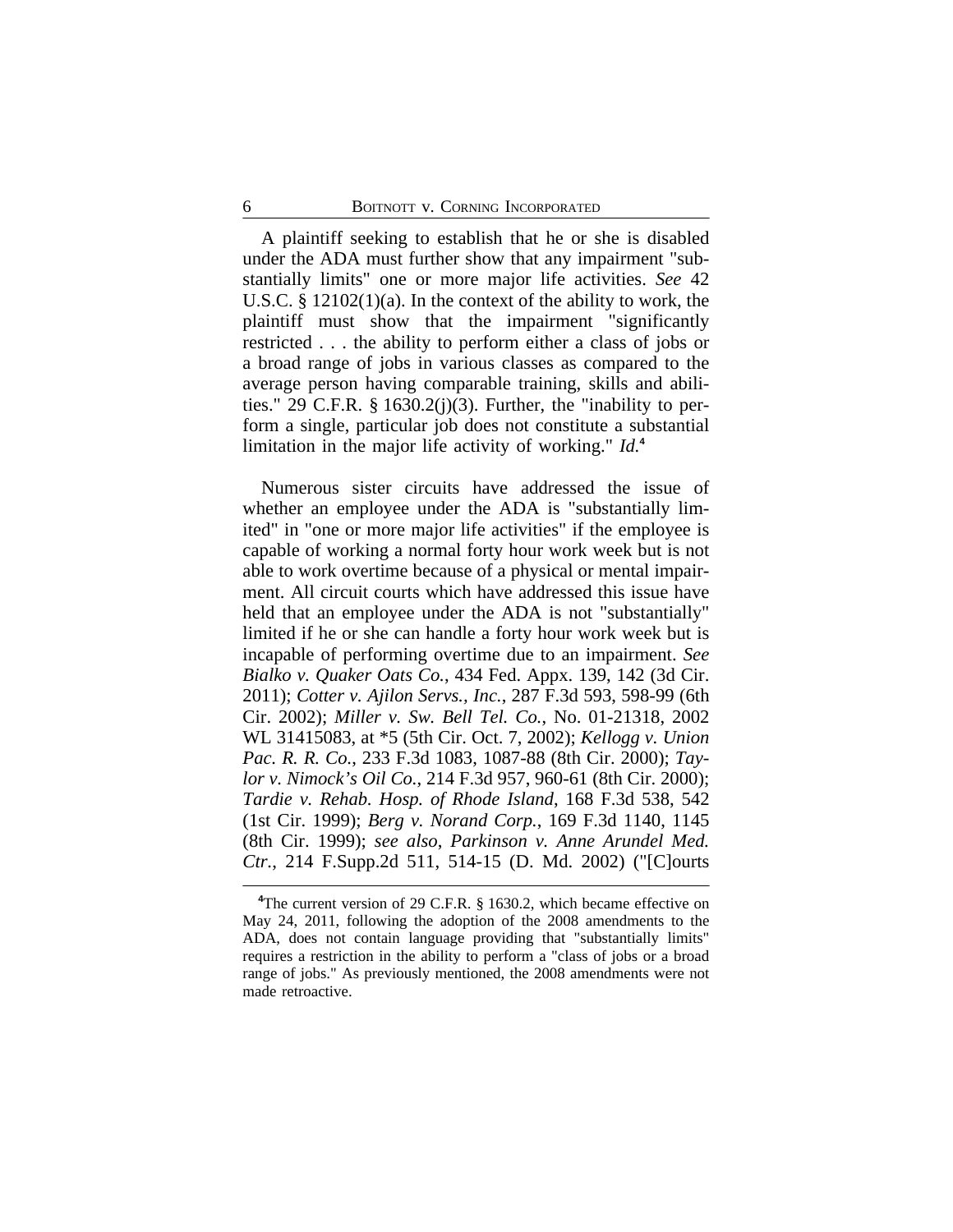have uniformly held that 'an inability to work overtime is not a substantial limitation on the ability to work.'"). A number of courts have further held that plaintiffs, in their particular cases, were unable to show that the inability to work overtime significantly restricted their ability to perform "a class of jobs or a broad range of jobs in various classes." *See Taylor*, 214 F.3d at 961 ("Taylor has not shown that working 40 hours a week and lifting no more than 10 pounds limits her employment opportunities in her geographic area."); *Berg*, 169 F.3d at 1145 ("Berg has failed to show any class of jobs or broad range of jobs from different classes from which she is excluded . . . ."); *Tardie*, 168 F.3d at 542 ("[T]here are vast employment opportunities available which require only 40 hour work weeks."); *Parkinson*, 214 F.Supp.2d at 515 (Plaintiff "has presented no evidence" that "his inability to work overtime would disqualify him from numerous jobs in the health care profession.").

#### III.

This Court reviews the District Court's grant of summary judgment *de novo*. *Laber v. Harvey*, 438 F.3d 404, 415 (4th Cir. 2006). Summary judgment is appropriate "if the pleadings, depositions, answers to interrogatories, and admissions on file, together with the affidavits, if any, show there is no genuine issue as to any material fact and that the moving party is entitled to judgment as a matter of law." *Id.* For purposes of reviewing the grant of summary judgment, "[t]he evidence of the non-movant is to be believed, and all justifiable inferences are to be drawn in his favor." *Anderson v. Liberty Lobby, Inc.*, 477 U.S. 242, 255 (1986).

It is important to note from the outset the limited time period at issue in this case. Boitnott alleges a failure to provide him a reasonable accommodation from the time he sought to return to work on February 14, 2004 until the time he actually returned to work on September 5, 2005. However, for a portion of this time, from May 2004 through September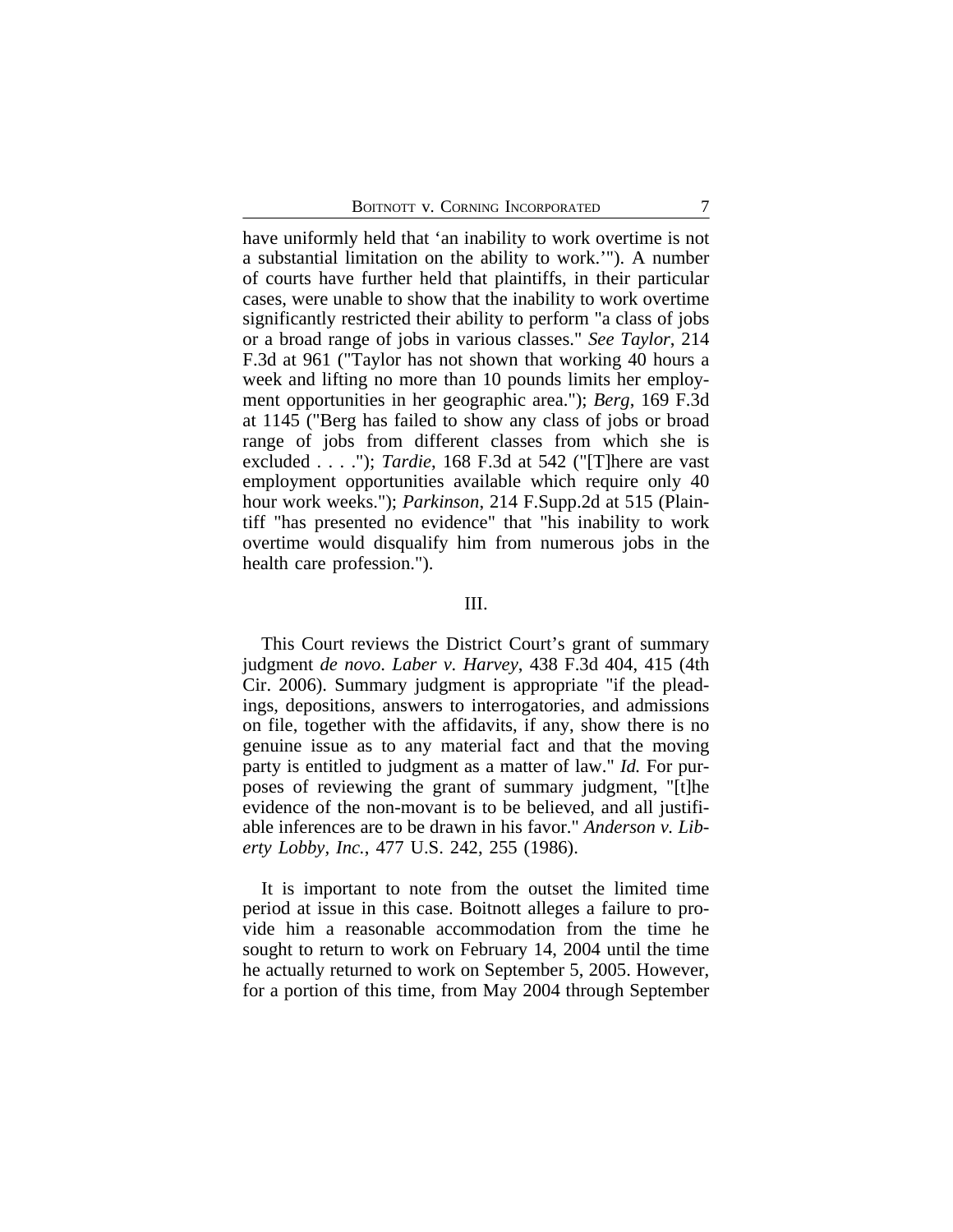2004, Boitnott was on long-term disability with Corning's disability carrier, MetLife. Further, Boitnott's physician indicated that his return to work in February 2004 was conditioned on his working no longer than eight hours per day. J.A. 512. Boitnott was not cleared by his physician to work overtime until late April 2005. J.A. 547. Once that hurdle was overcome, Corning moved deliberately through the collective bargaining process to obtain agreement with the union to create a new day time position in the maintenance department and to allow Boitnott to apply for the position from an inactive status. When an agreement was finally reached between Corning and Boitnott's union on July 8, 2005, the new position was promptly posted and Boitnott was selected as soon as the time for posting had expired. J.A. 389-391.

The uncontested facts set forth above establish that the primary impediment to Boitnott's return to work was his inability to perform overtime work.**<sup>5</sup>** From February 2004 forward, he was consistently cleared to work a normal eight hour day and/or a forty hour week. Assuming for purposes of this analysis that Boitnott's alleged inability to work could constitute, pursuant to *Sutton*, a "major life activity" we would then be confronted squarely with the question of whether Boitnott's ability to work was "substantially limit[ed]" where he was capable of working forty hours per week but was unable to perform overtime work due to his impairments. The overwhelming and uniform authority from numerous sister circuits is that an inability to perform overtime work, standing alone, is not a "substantial" limitation under the ADA. *See Bialko*, 434 Fed. Appx. at 142; *Cotter*, 287 F.3d at 598-99; *Miller*, 2002 WL 31415083, at \*5; *Kellogg*, 233 F.3d at 1087-88;

**<sup>5</sup>**Corning initially asserted that Boitnott's inability to work overtime and rotating shifts were impediments to his returning to work. The record is uncontested, however, that once Boitnott was cleared to work overtime Corning no longer insisted that he work rotating shifts as a condition of his return. Therefore, we have analyzed this case on the basis of Boitnott's inability to perform overtime work and whether such a restriction constituted a substantial limitation on a major life activity under the ADA.